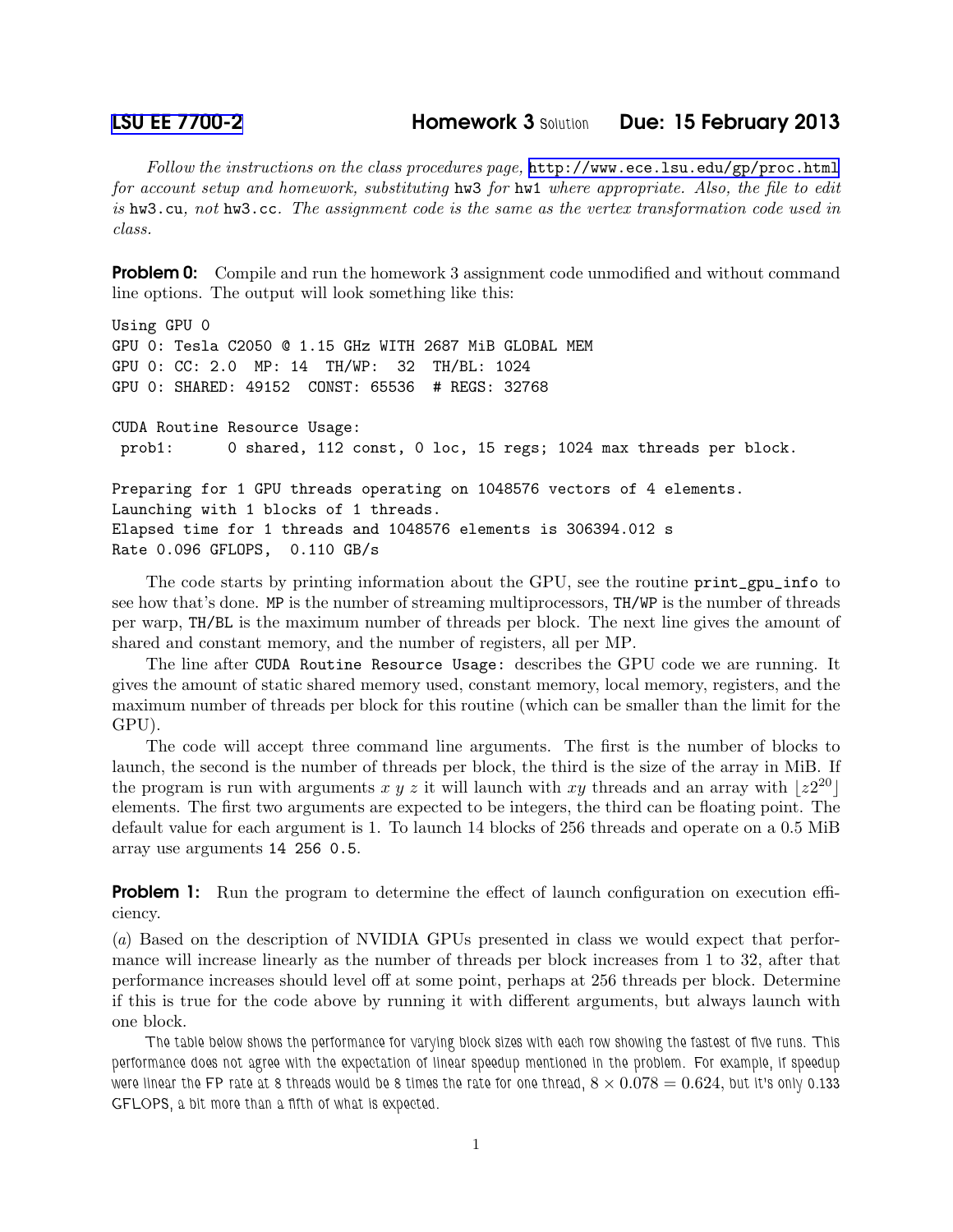Notice also that the performance at block sizes that are a power of 2 (such as 256) is worse than block sizes that are almost the same but not a power of 2. For example,  $255=3\times 5\times 17$  threads is much better than  $256=2^8$  threads.

| Blocks | 1. | Thds/Blk         | 1.  | Rate | 0.078 GFLOPS,   | Data | $0.089$ GB/s         |  |
|--------|----|------------------|-----|------|-----------------|------|----------------------|--|
| Blocks | 1. | Thds/Blk         | 2,  | Rate | $0.122$ GFLOPS, | Data | $0.139$ GB/s         |  |
| Blocks | 1. | Thds/Blk         | З.  | Rate | $0.127$ GFLOPS, | Data | $0.145$ GB/s         |  |
| Blocks | 1. | Thds/Blk         | 4.  | Rate | 0.170 GFLOPS,   | Data | $0.194$ GB/s         |  |
| Blocks | 1. | Thds/Blk         | 8,  | Rate | $0.133$ GFLOPS, | Data | $0.152 \text{ GB/s}$ |  |
| Blocks | 1. | Thds/Blk         | 16, | Rate | $0.142$ GFLOPS, | Data | $0.162$ GB/s         |  |
| Blocks | 1. | Thds/Blk         | 32, | Rate | $0.263$ GFLOPS, | Data | $0.301$ GB/s         |  |
| Blocks | 1. | Thds/Blk         | 33, | Rate | $0.373$ GFLOPS, | Data | $0.426$ GB/s         |  |
| Blocks | 1. | Thds/Blk         | 48, | Rate | $0.446$ GFLOPS, | Data | $0.510 \text{ GB/s}$ |  |
| Blocks | 1. | Thds/Blk         | 49. | Rate | $0.550$ GFLOPS, | Data | $0.629$ GB/s         |  |
| Blocks | 1. | Thds/Blk         | 64, | Rate | $0.308$ GFLOPS, | Data | $0.352 \text{ GB/s}$ |  |
| Blocks | 1. | Thds/Blk         | 96. | Rate | $0.941$ GFLOPS, | Data | $1.075$ GB/s         |  |
| Blocks | 1. | Thds/Blk 128,    |     | Rate | 1.037 GFLOPS,   | Data | $1.185$ GB/s         |  |
| Blocks | 1. | Thds/Blk 192,    |     | Rate | 1.360 GFLOPS,   | Data | $1.554$ GB/s         |  |
| Blocks | 1, | Thds/Blk $255$ , |     | Rate | 1.610 GFLOPS,   | Data | $1.840$ GB/s         |  |
| Blocks | 1. | Thds/Blk 256,    |     | Rate | 1.262 GFLOPS,   | Data | $1.442$ GB/s         |  |
|        |    |                  |     |      |                 |      |                      |  |

(b) Determine the difference in performance between using one MP (by setting the block count to 1) and running with multiple MPs. For a small number of threads, say 128, why might one expect the execution rate to be the same if they were all on one MP or spread over multiple MPs?

On a Quadro 2000M the data shows increasing performance with a larger number of blocks, up to 32 blocks.

Each multiprocessor can execute a certain number of operations per cycle. On the CC 2.1 device for which the data in this assignment was collected, that is 48 single-precision floating-point operations per clock cycle (the clock period is 0.909 ns). Compare a launch of 1 block of 16 threads with 2 blocks of 8 threads. In the 1-block configuration all threads are on one multiprocessor but there are still enough units so that a thread will not have to wait for other threads to finish. Therefore, as far as the FP rate goes, there is no advantage in launching with 2 blocks.

Consider next, a large number of threads, say 1024. With that many threads, in a 1-block configuration a thread would have to wait for another thread to finish since there are only 48 FP units for 1024 threads. Because a thread has to wait for a FP unit, the FP units are always busy and so the MP will execute at its peak rate of 48 FP per cycle. In a launch with 2 blocks of 512 threads each, the block scheduler will put each block on its own multiprocessor and so a total of 96 FP units (CUDA cores) will be available, for a peak of 96 FP operations per cycle, which is twice as high.

So is 128 threads more like the 16-thread case, in which no speedup is expected, or the 1024-thread case, where linear speedup is expected? That question can't be answered without looking for the code, but in class it was suggested that for many CUDA kernels the benefit of increasing the block size starts to level off at 256 threads. So for 128 threads we would still expect FP units to be idle.

If that's true, why might have performance improved? Probably because of cache size. The code example makes poor use of the cache and memory system (as will be covered in class), so having more cache helps it. The right fix, though is to change access order, see the classroom examples.

Blocks 1, Thds/Blk 128, Rate 1.074 GFLOPS, Data 1.227 GB/s Blocks 2, Thds/Blk 64, Rate 1.034 GFLOPS, Data 1.182 GB/s Blocks 4, Thds/Blk 32, Rate 1.408 GFLOPS, Data 1.609 GB/s Blocks 8, Thds/Blk 16, Rate 1.875 GFLOPS, Data 2.143 GB/s Blocks 16, Thds/Blk 8, Rate 2.815 GFLOPS, Data 3.217 GB/s Blocks 32, Thds/Blk 4, Rate 4.041 GFLOPS, Data 4.618 GB/s Blocks 64, Thds/Blk 2, Rate 3.338 GFLOPS, Data 3.815 GB/s Blocks 128, Thds/Blk 1, Rate 2.315 GFLOPS, Data 2.646 GB/s